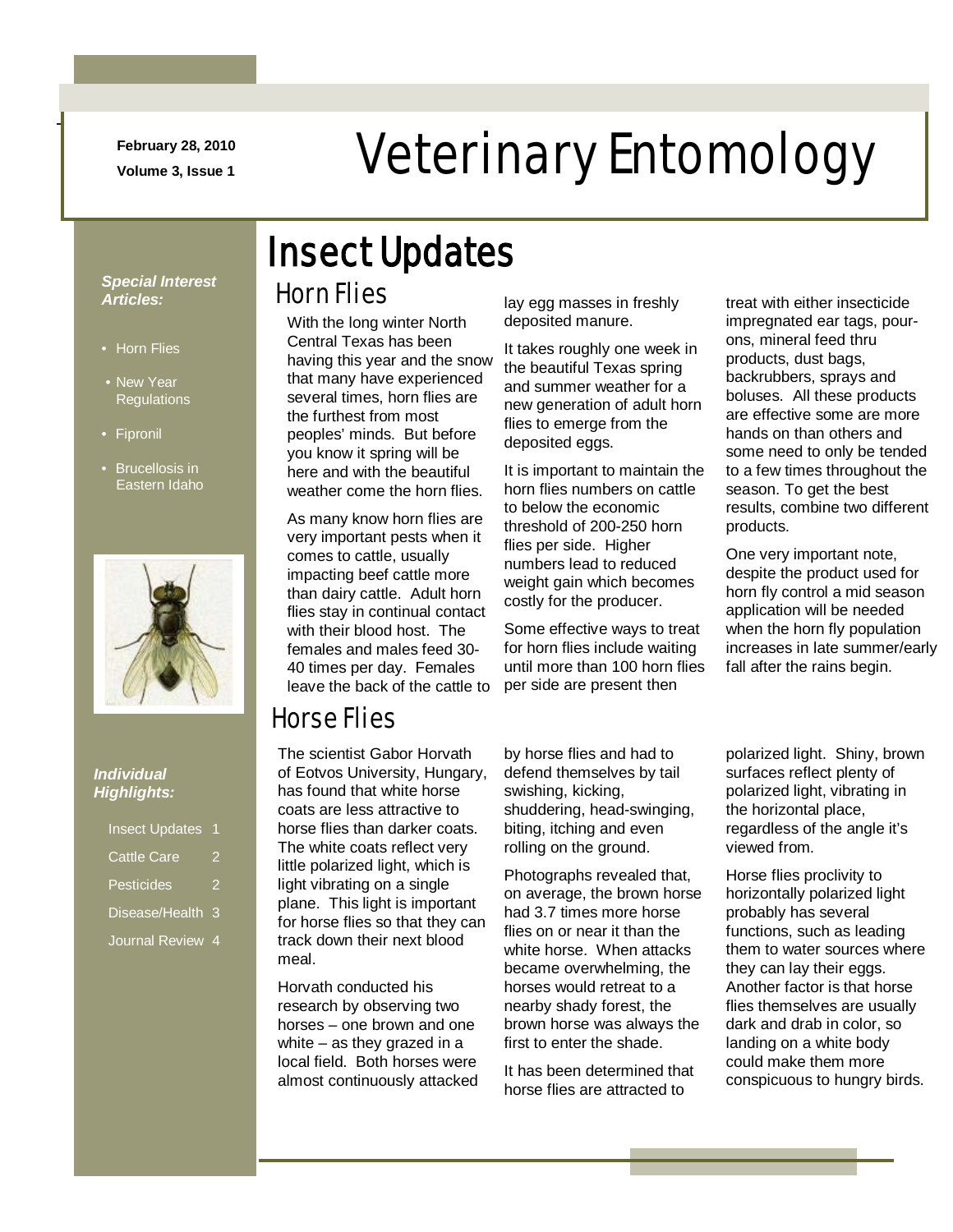### Veterinary Entomology **Page 2 of 6**



*"Breeding bulls that haven't been certified as virgins or tested are considered to be slaughter-only bulls."*

#### **USDA Research – Pork from Pigs Exposed to H1N1 Safe to Eat**

Pork from pigs that have been exposed to the H1N1 virus is safe to eat, according to a recent study by the USDA Agriculture Research Services (ARS).

In this study, non-respiratory tract tissues were analyzed for the virus following infection of the young pigs with the pandemic H1N12009 virus.

Researchers found that while the H1N1 virus can induce respiratory disease in hogs there was no evidence for systemic infection that would contaminate meat with the infectious virus, which is consistent with other swine influenza illnesses.

### TAHC – New Year Regulations Cattle Care

Beginning January 1, Texas bulls that undergo a change of ownership (except to slaughter) **MUST** be either certified as a virgin bull or be tested first for cattle trichomoniasis.

Trichomoniasis is a protozoal disease that can cause cows to abort very early in pregnancy. Infected bulls carry the microscopic "bug" that causes trichomoniasis

treatments for bulls, and once infected, they can continue to spread trichomoniasis when they breed," said Dr. Dee Ellis

breeding.

Texas' new state veterinarian and head of TAHC. "Infected cows may

without any signs and can transmit the single-celled protozoa to cows during

"There are no effective

clear the infection, but only if they are given rest from breeding for 120-150 days= an expensive option, as a calf crop will be missed. A vaccine also is available to help in the management of infected cows, but it will not prevent infection."

Regulations will apply to bulls being sold, traded, leased, or undergoing any change of ownership. See [http://www.tahc.state.tx.us](http://www.tahc.state.tx.us/) for more information.

### Fenceless Fencing

Dr. Dean Anderson with the Department of Agriculture's Agricultural Research Service has developed a way to control and herd cattle without fences.

Dr. Anderson has constructed a halter with speakers that is attached to the cow's head.

This virtual fence system can be used on ranches to remotely hold and herd cattle by combining GPS technology, recorded sounds, and when appropriate, electric shock.

The Ear-A-Round halters use speakers near the cow's ears independently or in concert to steer cattle or hold them within invisible boundaries.

Currently only prototypes are available but Dr. Anderson is looking for somebody willing to manufacture the units for resale.

### Fipronil Cancellations Pesticides Update/Outlook

Fipronil; Product Cancellation Order and Amendment to Terminate Use

This notice announces EPA's cancellation order and amendment to terminate uses of products containing the pesticide fipronil, pursuant to section 3 of the Federal Insecticide, Fungicide, and Rodenticide Act as amended.

The cancellation order follows the Nov 15, 2009 expirations of conditional registrations and in one case expiration of use. These are not the last fipronil products registered for us in the US.

Products affected by this expiration include certain corn-in-furrow and turfgrass end-use fipronil products. Amendment to terminate uses of all corn-in-furrow end-use fipronil products and cancellation order to provide for existing stocks of affected products.

Cancellations:

- Regent 1.5G
- Regent 80WG
- H&G 61748/ Over N Out, 432- 14351 BES 1000 Insecticide

Registration Amendment to Terminate Uses:

- Regent 4SC

Registrants of cancelled and/or amended products:

- Bayer Environmental Science
- BASF Corporation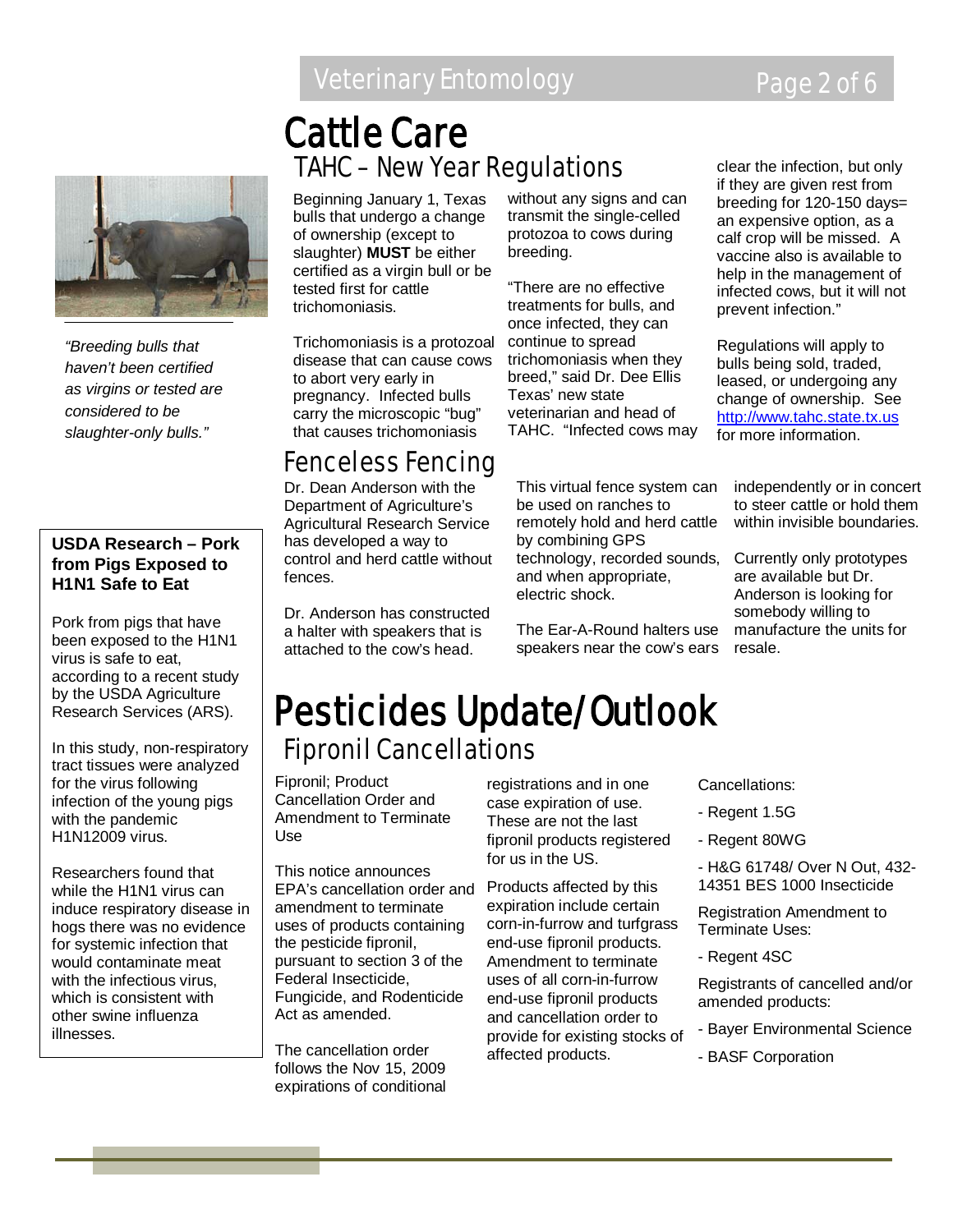### Fipronil for Fire Ants

Fipronil re-registration update

Looks like w still have the Top Choice product for fire ant control, but have lost the Over N Out retail product.

Insecticides containing fipronil active ingredient are now unconditionally registered with the United States EPA as of Nov 15, 2009 (unconditional registration) and Nov 24, 2009 (amended label approval).

On Nov 15, 2009, the agency signed off on several fipronil fire ant labels, most importantly Chipco Top

### Page 3 of 6 **Veterinary Entomology**

Choice and Chipco Choice Insecticides.

There were some compromises on the label and the major changes to the label are as follows: 1) unconditional registration, 2) restricted use, 3) use only in quarantined areas of a state or if outside the quarantined area of the state, the user must contact the county Extension office prior to applying fipronil.

The purpose of the contact is to let the county Extension office know that the applicator will be applying fipronil to a fire ant infestation

outside the quarantine area. The label language is not intended for the CEA to decide whether the applicator can apply but only as a notification.

Bayer and its distributors have 18 months to clear the old inventory from the channels of trade. You will see product with the new labels beginning in mid 2010.

UNFORTUNATELY the consumer/homeowner product will no longer be sold after the product inventory phase-out.

# **Human & Animal Disease & Health**<br>Brucellosis Found in Eastern Idaho

The infectious bacterial disease brucellosis has been found in a beef cow in eastern Idaho. State agriculture officials scramble to see if the infection is isolated or if it has spread to other herds.

A beef cow from a newly assembled 600-head herd tested positive for the disease, which is rarely transmitted to humans but can cause spontaneous abortions, infertility, decreased milk production and weight loss in cattle, elk, bison and other mammals.

The herd was in quarantine and being tested. The source of infection is under

### November Cattle on feed (2008 vs. 2009)

| <b>STATE</b> | 2008       | 2009       | <b>DIFFERENCE</b> |
|--------------|------------|------------|-------------------|
| <b>US</b>    | 10,972,000 | 11,134,000 | 162,000           |
| Arizona      | 362,000    | 279,000    | $-83,000$         |
| California   | 500,000    | 470,000    | $-30,000$         |
| Colorado     | 960,000    | 1,040,000  | 80,000            |
| Idaho        | 210,000    | 210,000    | 0                 |
| Iowa         | 485,000    | 540,000    | 55,000            |
| Kansas       | 2,230,000  | 2,330,000  | 100,000           |
| Nebraska     | 2,310,000  | 2,400,000  | 90,000            |
| Oklahoma     | 320,000    | 375,000    | 55,000            |
| South Dakota | 200,000    | 205,000    | 5,000             |
| Texas        | 2,710,000  | 2,730,000  | 20,000            |
| Washington   | 163,000    | 155,000    | $-8,000$          |

investigation. [http://Humanewatch.org](http://humanewatch.org/)

The Center for Consumer Freedom has announced the launch of [http://Humanewatch.org,](http://humanewatch.org/) a watchdog project dedicated to analyzing the activities of the Humane Society of the United States.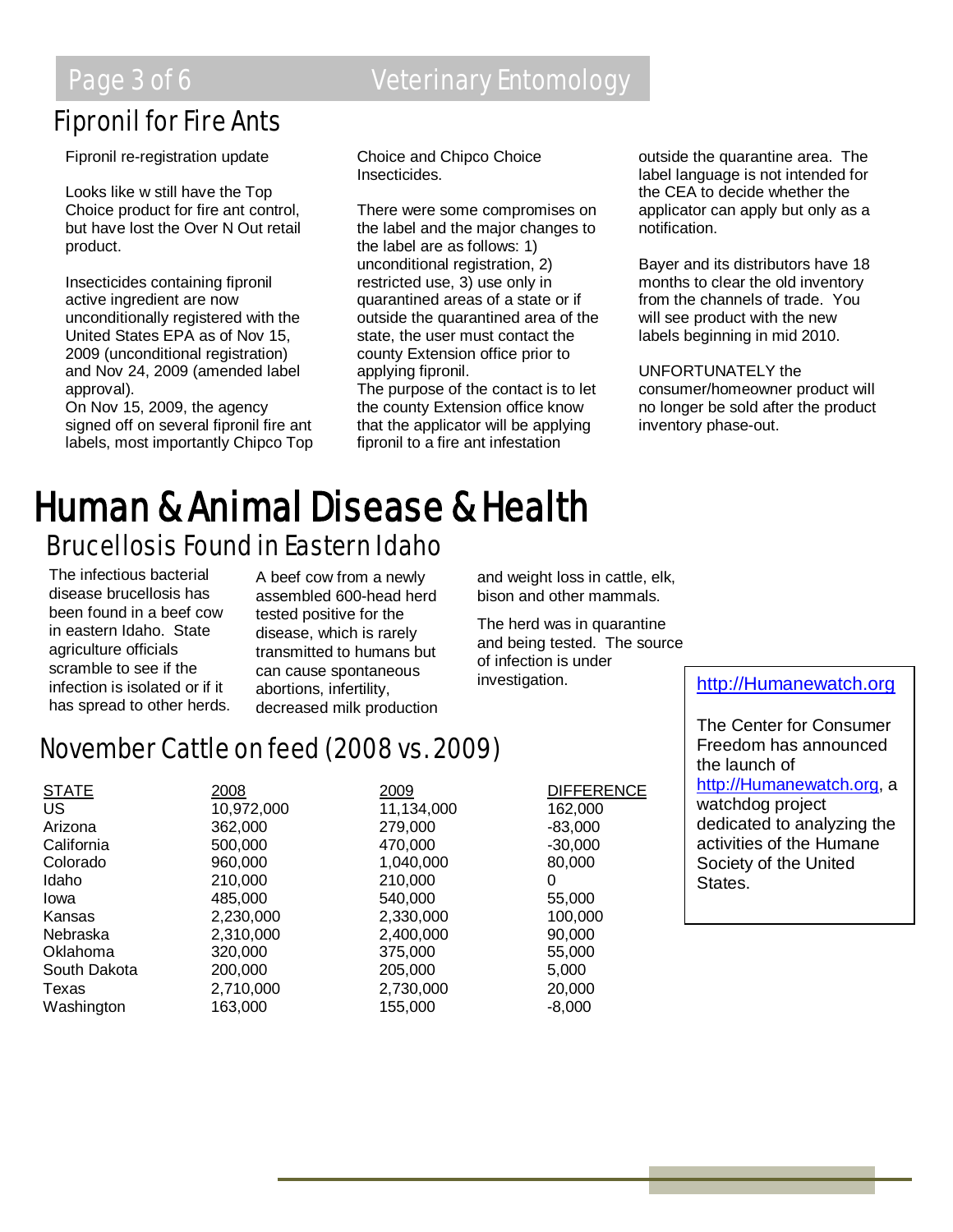

*"More than 500 animals died from anthrax in ND in 2005 outbreak."*

### New Vaccine may help Thwart E. coli 0157:H7

Immunizing calves with either of agency's National Animal two forms of a vaccine newly developed by USDA's ARS scientists might reduce the spread of the sometimes deadly *Escherichia coli* O157:H7 bacteria.

The microbe can flourish in the animals' digestive tracts, yet doesn't cause them to show clinical symptoms of illness.

In humans, however, *E.coli* can cause bouts of diarrhea and sometimes, life threatening hemolytic uremic syndrome.

Research microbiologists Vijay K. Sharma and Thomas A. Casey, developed the novel vaccines in their lab at the

Disease Center in Ames, Iowa and are seeking patent for it.

Preventing *E.coli* O157:H7 from proliferating inside cattle helps limit contamination of meat at the packing house and reduces shedding of the microbes into the animals' manure. Manure-borne *E. coli* can be moved by rainfall into drinking water. It can also end up in irrigation water and can contaminate fruits, vegetables or other crops, increasing risks of an outbreak of food borne

illness.

One form of the vaccine is comprised of cells of a strain of *E. coli* O157:H7 that is lacking a gene known as *hha*. A second form of the vaccine contains an *E. coli* strain lacking both *hha* and a second gene, *sepB*.

In either vaccine, the *E. coli* strain produces a large quantity of what are known as immunogenic proteins. These proteins trigger the immune system response that prevents *E. coli* O157:H7 from successfully colonizing cattle intestines.

## Journal Reviews

### Susceptibility of adult and larval stages of the horn fly, *Haematobia irritans*, to the entomopathogenic fungus *Metarhizium anisopliae* under field conditions. 2009. Mochi et al. Vet Parasitol. 166:136-143.

The efficacy of *M. anisopliae* strain E9 was assessed under field conditions as a biological insecticide for adult and larval stages of horn flies.

Microencapsulated conidia were found to significantly reduce the number of adult horn flies in a dung pat after being fed to the cattle.

Cattle were also sprayed with a suspension of  $3x10^{10}$  conidia four times at five day intervals. After the second spraying, the average number of flies per animal was significantly less on the treated cattle than on the control cattle.

The results obtained from both tests show that *M. anisopliae* strain E9 has a pathogenic effect on horn fly larvae in bovine manure when administered orally and on adult fly infestations when applied as a spray on the hosts.

### Evaluation of the persistent activity of moxidectin (10%) long-acting (LA) Injectable formulation against Dictyocaulus viviparous, Haemonchus placei, Trichostrongylus axei and Oesophagostomum radiatum infections in cattle. 2010. Ranjan et al. Vet Parasitol. 167: 50-54.

Recently a new CYDECTIN<sup>®</sup> product containing moxidectin has been developed. This new product is an oil based long-acting Injectable formulation of moxidectin that is administered to cattle as a single subcutaneous injection into the

proximal third of the ear at the recommended dose rate of 0.01 ml/kg body weight. It is currently approved for use in Australia, Canada, Europe, South America and Africa.

This paper shows that administering a single subcutaneous injection into the

ear will provide persistent efficacy of >90% against *D. viviparous, H. placei* and *Oe. radiatum* for at least 150 days post-treatment and against *T. axei* for at least 90 days post-treatment.

Coming soon! A livestock/veterinary website, it should be up and running before the end of the year. It will contain information on top pests, pesticides and resource information. I will keep you all posted on the status of the site.

[http://livestockvetento.tamu.edu](http://livestockvetento.tamu.edu/)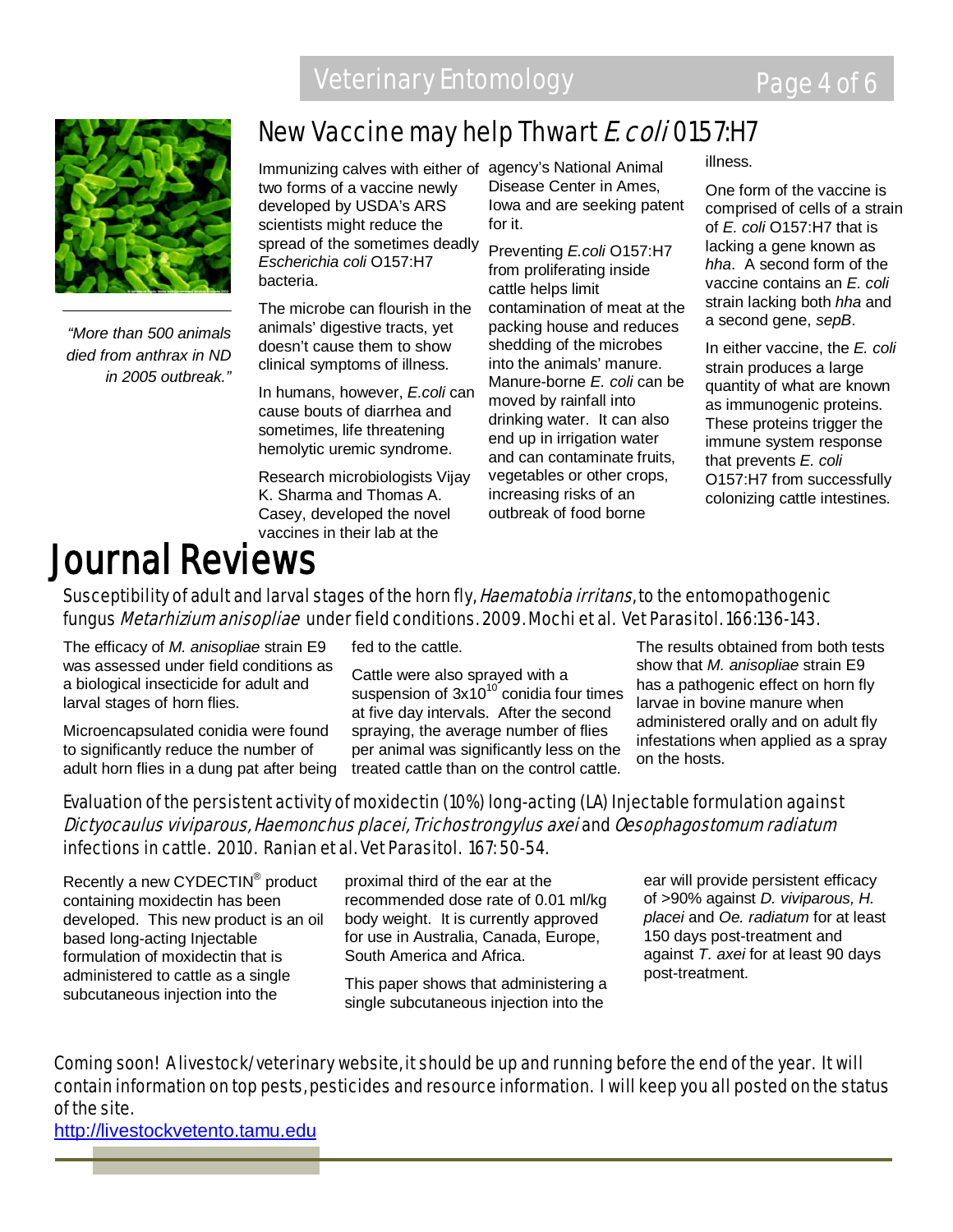### Distribution of tabanids (Diptera: Tabanidae) along a two-sided altitudinal transect. 2009. Hackenberger et al. Environ Entomol. 38: 1600-1607.

The study setup to determine tabanid species distribution along the 2-sided altitudinal transect on the Velika Kapela Mountain. Using the canopy trap sampling method, influential factors were also looked at.

The most influential factors on horse fly abundance and biodiversity in the study were distinguished as temperature and wind for the southern slope and humidity for the northern slope.

Based on the results of this study the

authors felt that transect sampling design, CCA analysis and geographical classification of horse flies combined together proved to be useful for the correlation of interactions between environmental variables and species distribution.

#### Species abundance and seasonal activity of mosquitoes on cattle facilities in southern Alberta, Canada. 2010. Lysyk. J Med Entomol. 47: 32-42.

The author conducted a survey of the mosquito species present over several years at cattle facilities.

With the information collected he was able to develop models that can be used to predict the onset of activity as defined by when populations exceed a particular threshold.

A total of seventeen mosquito species were collected in the 3 year period. Based on the data collected, it was obvious to see that all mosquito presence was affected by temperature and accumulated degreedays.

### To what extent has climate change contributed to the recent epidemiology of tick-borne diseases? 2010. Randolph. Vet Parasitol. 167: 92-94.

Vector –borne diseases are very sensitive to climatic conditions. This has led to the general perception that TBE from 1993 was observed. climate change has driven disease emergence.

A remarkable correlation between poverty indicators and the upsurge in Sudden spikes in incidence appear to be due to exceptional weather conditions effecting people's behavior.

### Repellent activity of plant-derived compounds against Amblyomma cajennense (Acari: Ixodidae) nymphs. 2010. Soares et al. Vet Parasitol. 167: 67-73.

Various plant derivatives were tested against *A. cajennense* nymphs as possible repellents.

The extract of *Cymbopogon nardus* had the longest lasting repellence in high concentration, 35 h of protection against 90% of the nymphs.

*Hyptis suaveolens* essential oil and the extracts of *Chenopodium ambrosiodes* and *Ageratum conyzoides* showed good repellence at 66% in high concentrations. Callicarpenal, intermedeol, extract of *Mentha pulegium* and *Memora nodosa* leaves showed moderate repellency.

Extracts from *Melia azedarach, Rute graveolens, Spiranthera odoratissima,*  and *M. nodosa* roots showed little or no repellency.

There is some possibility of plant extracts being possible alternatives in *A. cajennense* control.

### Immune response of bovines stimulated by synthetic vaccine SBm7462<sup>®</sup> against *Rhipicephalus* (Boophilus) microplus. 2009. Patarroyo et al. Vet Parasitol. 166: 333-339.

once again moving back into southern Texas. In an effort to keep the tick from moving further north and eradicate those already here,

As many know, the cattle fever tick is more control options need to be made available. Currently the most effective method is to use chemicals.

> Authors of this paper looked at the effects of vaccine SBm7462® after

administered to 10 month old calves.

It was found that the synthetic vaccine elicits a complete immune response being Tdependant after 2 or 3 vaccinations.

### Effects of fipronil (active ingredient of Frontline®) on salivary gland cells of Rhipicephalus sanguineus (Latreille, 1806) (Acari: Ixodidae). 2009. Pereira et al. Vet Parasitol. 166: 124-130.

The authors tested the fipronil product Frontline® on unfed and semi-engorged female brown dog ticks and then observed the effects of this chemical on the mouthparts.

Unfed female mouthparts increased in size and diameter of the lumen. Semi-engorged female has accelerated salivary glad degeneration.

The results showed that fipronil interferes with the engorgement process and is reflected in the reproductive process, decreasing or even halting egg laying, and resulting in less blood loss for the host and reduced pathogen transmission.